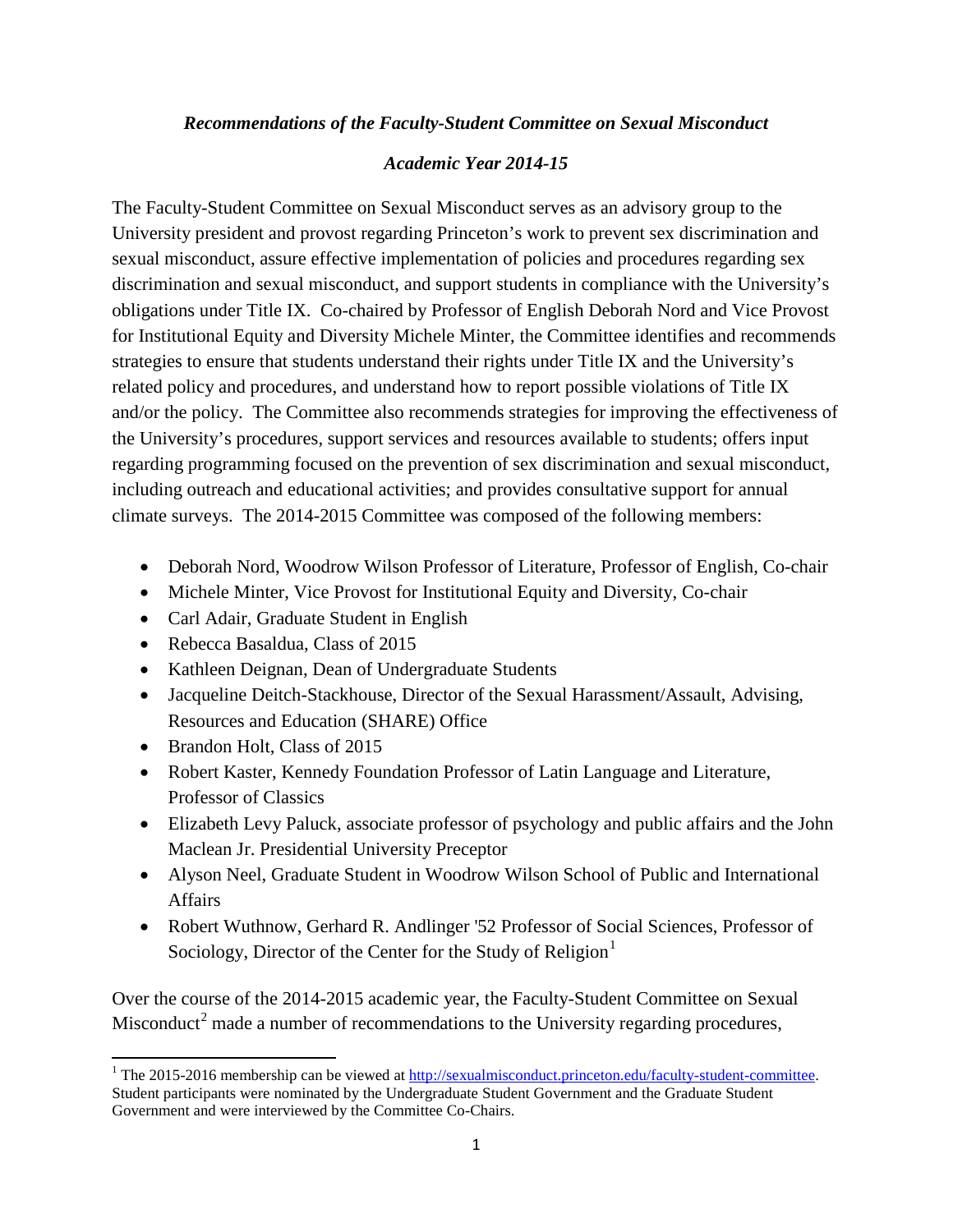outreach, and training related to the University's Sex Discrimination and Sexual Misconduct policy. The following recommendations were made and have been implemented as follows:

- 1. Recommendation: The Committee recommended that the University's *Persona Non Grata* policy be revised to include instances of electronic stalking, rather than just physical presence.
	- a. Implementation: Section 3.3.1 of *Rights, Rules, Responsibilities* was revised in accordance with the Committee's recommendation.
- 2. Recommendation: The Committee recommended that advisers for Title IX matters receive additional training regarding Title IX investigations and appeals and that a list of trained advisers be made available to students.
	- a. Implementation: Approximately 25 administrators from various departments (residential colleges, the Graduate School, Athletics, LGBT Center, Women's Center, Fields Center, among others) received additional training in accordance with the Committee's recommendation. A list of trained advisers is now available at [sexualmisconduct.princeton.edu](mailto:sexualmisconduct@princeton.edu) and is also provided to parties at the outset of a Title IX investigation.
- 3. Recommendation: The Committee recommended that the University design and administer a customized campus climate survey, based on the White House/Rutgers model.
	- a. Implementation: The University designed and administered the "We Speak: Attitudes on Sexual Misconduct at Princeton" climate survey, in accordance with the Committee's recommendation. The survey was launched on March 25, 2015.
- 4. Recommendation: With respect to the campus climate survey, the Committee recommended that the Communications department develop a comprehensive and multipronged communications plan, so as to maximize participation in the survey.
	- a. Implementation: Working closely with Committee members, the Communications department developed a successful communications plan that included a video campaign and outreach by key University administrators, in accordance with the Committee's recommendation. The survey ultimately had a 51% participation rate.

 $2$  During the 2014-2015 academic year, the Committee met on November 20, December 9, February 5, February 19, March 12, March 26, April 9, April 23, and May 14—typically for 90 minute sessions.